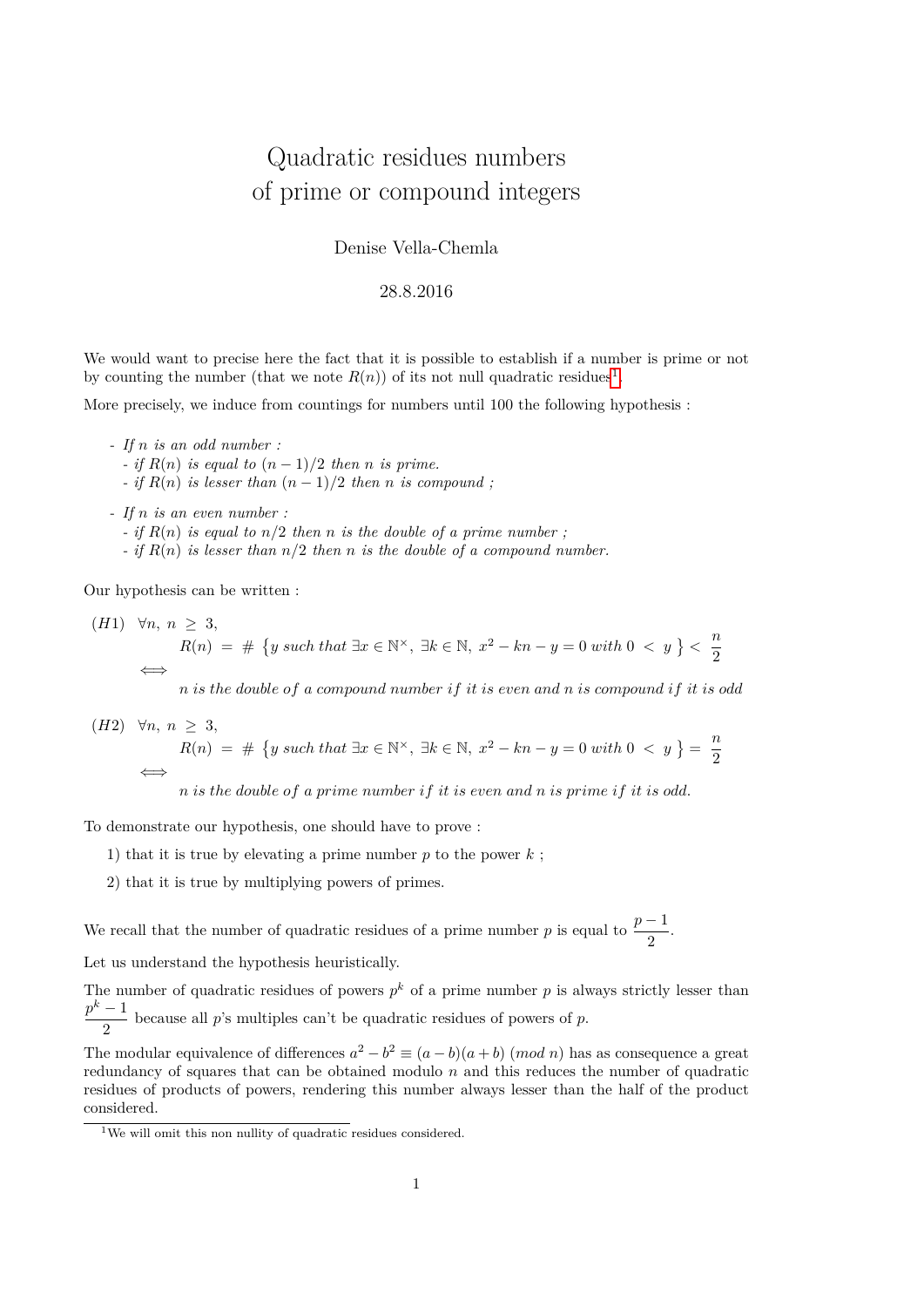Let us show this redundancy mechanism on a simple example (in annex, we will provide as another example squares redundancy in the case of  $n = 175 = 5^2.7$ .

*Modulus n* = 35 ( $R(35) = 11$  and  $11 < (35 - 1)/2$ )

|  |  | $34 \mid 33 \mid 32 \mid 31 \mid 30 \mid 29 \mid 28 \mid 27 \mid 26 \mid 25 \mid 24 \mid 23 \mid 22 \mid 21 \mid 20 \mid 19 \mid 18$ |  |  |  |  |  |  |
|--|--|--------------------------------------------------------------------------------------------------------------------------------------|--|--|--|--|--|--|
|  |  | $12 \mid 3 \mid 4 \mid 5 \mid 6 \mid 7 \mid 8 \mid 9 \mid 10 \mid 11 \mid 12 \mid 13 \mid 14 \mid 15 \mid 16 \mid 17$                |  |  |  |  |  |  |
|  |  | $4 \mid 9 \mid 16 \mid 25 \mid 1 \mid 14 \mid 29 \mid 11 \mid 30 \mid 16 \mid 4 \mid 29 \mid 21 \mid 15 \mid 11 \mid 9$              |  |  |  |  |  |  |

Squares redundancy for modulus 35 are :

|  | $6^2 \equiv 1^2 \pmod{35}$ since $(6-1)(6+1) = 5.7$                                          | and $35 \mid 35$ .  |
|--|----------------------------------------------------------------------------------------------|---------------------|
|  | $11^2 \equiv 4^2 \pmod{35}$ since $(11-4)(11+4) = 7.15 = 105$                                | and $35 \mid 105$ . |
|  | $12^2 \equiv 2^2 \pmod{35}$ since $(12-2) \cdot (12+2) = 10 \cdot 14 = 140$                  | and $35 \mid 140$ . |
|  | $13^2 \equiv 8^2 \pmod{35}$ since $(13-8)(13+8) = 5.21 = 105$ and $35 \mid 105$ .            |                     |
|  | $16^2 \equiv 9^2 \pmod{35}$ since $(16-9)(16+9) = 7.25 = 175$                                | and $35 \mid 175$ . |
|  | $17^2 \equiv 3^2 \pmod{35}$ since $(17-3) \cdot (17+3) = 14 \cdot 20 = 280$ and $35   280$ . |                     |

The quadratic residues number can be obtained by the following formulas :

 $R(2) = 1,$  $R(4) = 1,$ *R*(*p*) =  $\frac{p-1}{2}$ ∀ *p prime >* 2  $R(2p) = p \qquad \qquad \forall p \ prime > 2$  $R(4p) = p \qquad \qquad \forall p \ prime > 2$  $R(2^k)$  =  $\left(\frac{3}{2}\right)$  $\frac{3}{2} + \frac{2^k}{6}$  $\frac{2^k}{6} + \frac{(-1)^{k+1}}{6}$ 6  $\setminus$  $∀ k > 2$  $R(p^k)$  =  $\left(\frac{3}{4}\right)$  $\frac{3}{4} + \frac{(p-1)(-1)^{k+1}}{4(p+1)}$  $\frac{(p-1)(-1)^{k+1}}{4(p+1)} + \frac{p^{k+1}}{2(p+1)} - 1 \quad \forall p \ prime > 2, \forall k \geq 2$  $R\left(\prod_{i=1}^k\right)$ *i*=1  $p_i^{\alpha_i}$  $= -1 + \prod^k$ *i*=1  $(R(p_i^{\alpha_i})+1)$ 

It can be noticed that in the case of powers, 1 is substracted after the calculus between parentheses has been made to obtained an integer.

## **Bibliographie**

[1] Victor-Amédée Lebesgue, *Démonstrations de quelques théorèmes relatifs aux résidus et aux nonrésidus quadratiques*, Journal de Mathématiques pures et appliquées (Journal de Liouville), 1842, vol.7, p.137-159.

[2] Augustin Cauchy, Théorèmes divers sur les résidus et les non-résidus quadratiques, Comptesrendus de l'Académie des Sciences, T10, 06, 16 mars 1840.